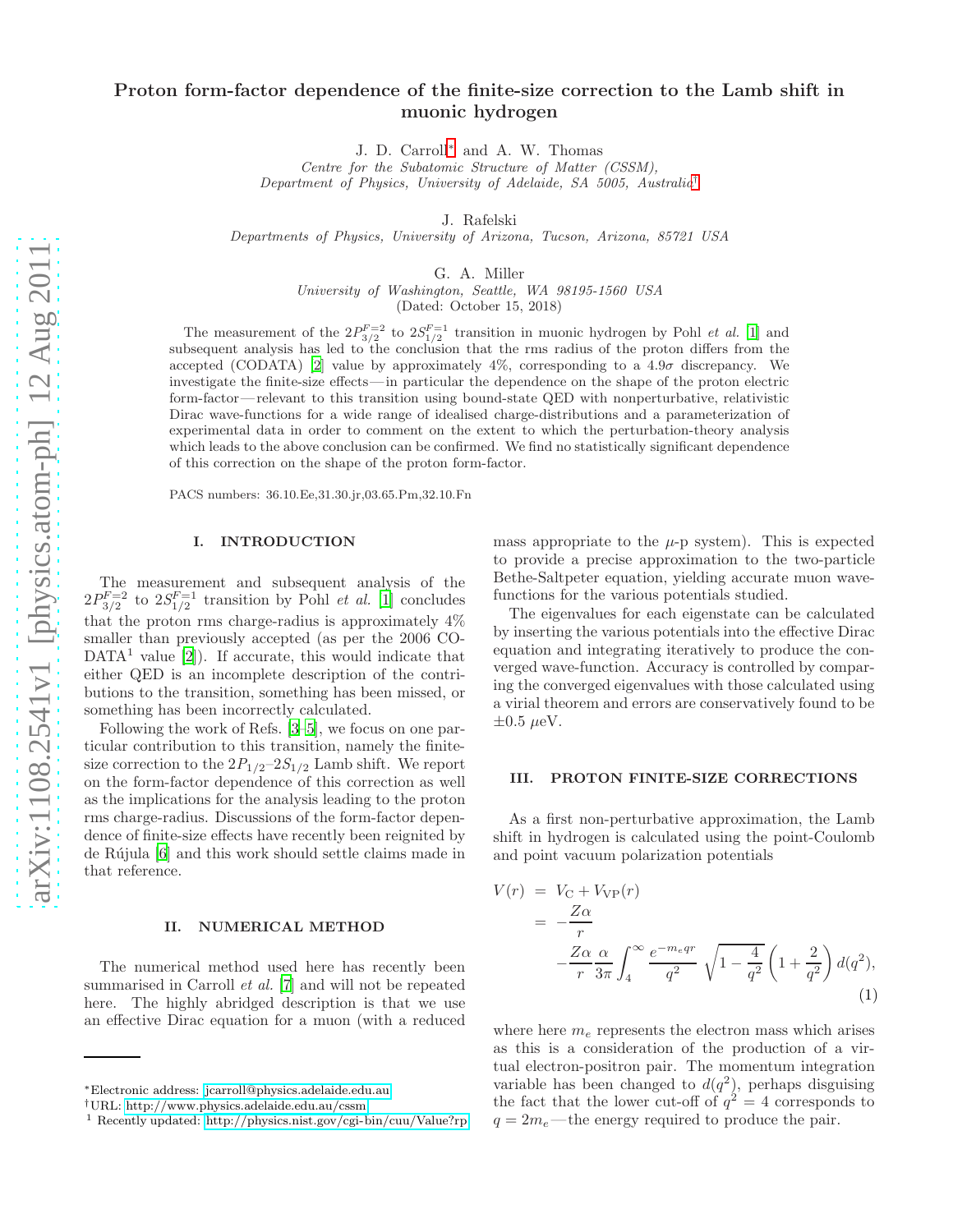These potentials can be modified to account for the finite-size of the proton by convoluting the point potential with the proton charge-distribution. For example, the modification of the Coulomb potential gives the Fourier transform of the Coulomb potential in atoms

$$
\widetilde{V}(\vec{q}) = -Z\alpha 4\pi \frac{G_E(\vec{q}^2)}{\vec{q}^2},\tag{2}
$$

where we note that as the energy transfer to the proton is essentially negligible,  $\vec{q}^2$  and the invariant,  $Q^2$ , are functionally identical. The coordinate-space potential can then be written in terms of a three-dimensional Fourier transform of  $G_E(\vec{q}^2)$ :

$$
\rho(r) \equiv \int \frac{d^3q}{(2\pi)^3} e^{-i\vec{q}\cdot\vec{r}} G_E(\vec{q}^2),\tag{3}
$$

as

<span id="page-1-0"></span>
$$
V_C(r) = -\frac{Z\alpha}{r} \to -Z\alpha \int \frac{\rho(r')}{|\vec{r} - \vec{r}'|} d^3r.
$$
 (4)

Since the potential of Eq. [\(4\)](#page-1-0) involves the proton charge-distribution  $\rho(r)$ —itself a function of the rms charge-radius—this leads to a radius-dependent quantity. The dependence on the choice of chargedistribution is investigated here. We enforce that a charge-distribution must satisfy

<span id="page-1-4"></span>
$$
\int \rho(r) d^3r = 1,
$$
\n(5)

and we can investigate the effect of using different forms for  $\rho(r)$ . If we use, say, an exponential form (corresponding to a dipole form-factor, see Eq. [\(21\)](#page-3-0))

<span id="page-1-1"></span>
$$
\rho(r) = Ae^{-Br},\tag{6}
$$

then we can define the rms charge-radius via a ratio of the moments of the charge-distribution, as

<span id="page-1-2"></span>
$$
\langle r^2 \rangle = \frac{\int r^2 \rho(r) d^3r}{\int \rho(r) d^3r},\tag{7}
$$

for which the value of  $A$  in Eq.  $(6)$  is arbitrary, and  $\sqrt{12/\langle r_p^2\rangle}$  (and  $A = B^3/8\pi$  in order to correctly norwhich can be rearranged such that we arrive at  $B =$ malise the distribution). The normalized exponential charge-distribution is then given by

$$
\rho_{\mathcal{E}}(r) = \frac{\eta^3}{8\pi} e^{-\eta r}; \quad \eta = \sqrt{12/\langle r_p^2 \rangle}.
$$
 (8)

We can, however, perform the same procedure for alternative charge-distributions and determine the dependence on this choice. For a Gaussian charge-distribution —corresponding to a Gaussian form-factor—the normalised form is given by

$$
\rho_{\mathcal{G}}(r) = \left(\frac{\eta'}{\pi}\right)^{3/2} e^{-\eta' r^2}; \quad \eta' = 3/2 \langle r_p^2 \rangle. \tag{9}
$$

Similarly, for a Yukawa charge-distribution—corresponding to a monopole form-factor—the normalized form is given by

$$
\rho_Y(r) = \left(\frac{\eta''^2}{4\pi}\right) e^{-\eta''r}/r; \quad \eta'' = \sqrt{6/\langle r_p^2 \rangle}. \tag{10}
$$

To ensure that we are considering realistic distributions, we also include in our analysis a charge distribution extracted from a fit to experimental data of the Sachs electric form factor of the proton [\[11\]](#page-4-6)  $G_E(Q^2)$  given in that reference by

$$
G_E(Q^2) = \frac{1 + q_6 \tau + q_{10} \tau^2 + q_{14} \tau^3}{1 + q_2 \tau + q_4 \tau^2 + q_8 \tau^3 + q_{12} \tau^4 + q_{16} \tau^5},
$$
\n(11)

for which the values of  $q_i$  are given in Table [I,](#page-2-0) and for which  $\tau = Q^2/4M_P^2$ . This parameterization is constrained at  $\mathcal{O}(Q^2)$  by

<span id="page-1-3"></span>
$$
\lim_{Q^2 \to 0} G_E(Q^2) = 1 - Q^2 \frac{\langle r_p^2 \rangle}{6} + \mathcal{O}(Q^4)
$$
 (12)

to reproduce  $\sqrt{\langle r_p^2 \rangle} = 0.878$  fm. The charge distribution for this form factor is calculated via a Fourier transform of  $G_E$ . We will herein refer to this distribution as  $G_E$ fitted'.

We note several efforts [\[8,](#page-4-7) [9](#page-4-8)] to include an additional 'Darwin-Foldy' (or similarly named) contribution to the definition of the charge radius beyond that determined in Eq. [\(7\)](#page-1-2) and used in Eq. [\(12\)](#page-1-3). We note that the Darwin-Foldy term was explicitly calculated by Barker and Glover [\[10\]](#page-4-9) as part of the Breit potential. Together with the other terms in the Breit potential this is already included in the recoil correction to the Lamb shift as calculated by previous authors (e.g. [\[3](#page-4-2)]) and as such appears in the complete analysis determining  $r_p$  (Line 17) of Table 1 of Ref. [\[1](#page-4-0)] supplementary).

The model charge-distributions used in our analysis are plotted for comparison in Fig. [1](#page-2-1) and we note the striking differences between the shapes below  $r = 0.8$  fm. These are plotted again in Fig. [2](#page-2-2) where they are weighted by  $4\pi r^2$  (as used in the normalization) and though the differences are reduced, they remain non-trivial.

We can use these charge-distributions (calculated at each of four selected rms charge-radii spanning 0.2 fm surrounding the values given in Refs. [\[1\]](#page-4-0) and [\[2](#page-4-1)]) to calculate the finite-size Coulomb potential of Eq.  $(4)$  which is plotted in Fig. [3—](#page-3-1)and hence the converged Dirac wave-functions in response to this, in order to calculate the eigen-energies  $\lambda_{\alpha}$  of the  $2S_{1/2}$  and  $2P_{1/2}$  eigenstates for each charge-distribution. We can then calculate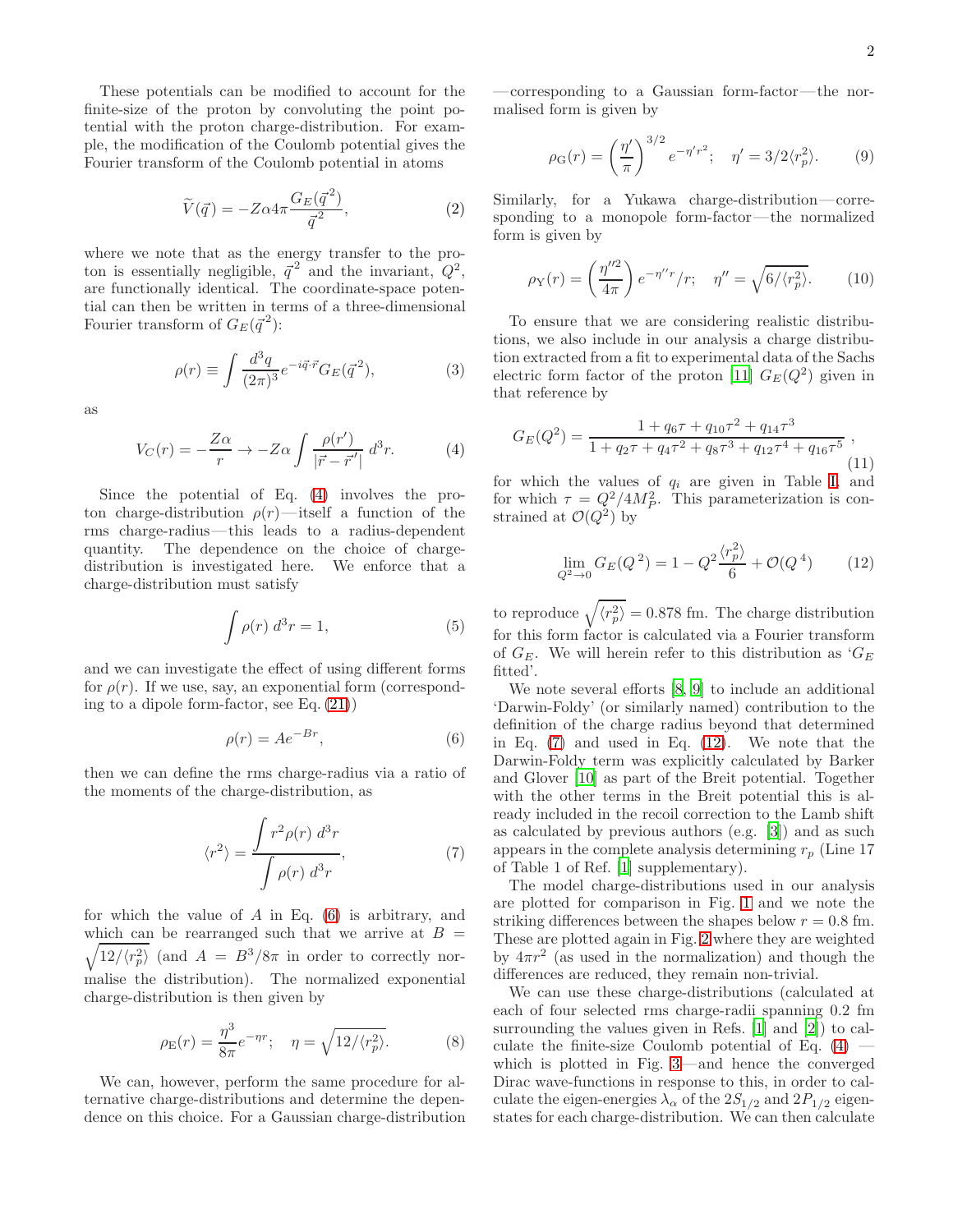

3



<span id="page-2-1"></span>FIG. 1: Comparison of exponential, Yukawa, Gaussian, and  $G_E$ -fitted charge-distributions, each normalized to unity as per Eq. [\(5\)](#page-1-4), calculated for  $\sqrt{\langle r_p^2 \rangle} = 0.878$  fm. Note the striking differences between the shapes below  $r = 0.8$  fm. The dipole distribution is nearest to the  $G_E$ -fitted distribution, as expected.

the deviation of the Lamb shifts ( $\delta = \lambda_{2S} - \lambda_{2P}$ ) calculated in the point-Coulomb and finite-Coulomb cases to determine the magnitude of the correction

$$
\Delta E_{\text{finite}} = \delta_{\text{finite}} - \delta_{\text{point}}.\tag{13}
$$

We calculate the proton finite-size correction to the Lamb shift using the aforementioned effective Dirac equation method for several choices of charge-distribution

<span id="page-2-0"></span>TABLE I: Coefficients of polynomial fit to Sachs electric form factor data for the proton taken from [\[11\]](#page-4-6) as used in Eq. [\(12\)](#page-1-3).

| i              | $q_i$         |
|----------------|---------------|
| $\overline{2}$ | 14.5187212    |
| $\overline{4}$ | 40.88333      |
| 6              | 2.90966       |
| 8              | 99.999998     |
| 10             | $-1.11542229$ |
| 12             | 0.00004579    |
| 14             | 0.003866171   |
| 16             | 10.3580447    |



<span id="page-2-2"></span>FIG. 2: Comparison of exponential, Yukawa, Gaussian, and  $G_E$ -fitted charge-distributions weighted appropriately as they contribute to the Lamb shift, each normalized to unity as per Eq. [\(5\)](#page-1-4), calculated for  $\sqrt{\langle r_p^2 \rangle} = 0.878$  fm. Here the differences are perhaps not as striking, but still noticeably different.

(viz exponential, Gaussian, and Yukawa) at several separated values of the proton rms charge-radius (viz  $\sqrt{\langle r_p^2 \rangle} = 0.7$  fm, 0.84184 fm, 0.8768 fm, 0.9 fm). With this information, we calculate a polynomial fit to the data of the form

<span id="page-2-4"></span>
$$
\Delta E_{\text{finite}} = a \langle r^2 \rangle + b \langle r^2 \rangle^{3/2},\tag{14}
$$

in order to compare with other published data. A discussion of the role of finite proton size in vacuum polarization potential is given in Ref. [\[7\]](#page-4-5), Table I.. The relevant parameters of our fits are shown in Table [II,](#page-3-2) and we find no significant dependence on the shape of the proton charge distribution.

Moreover, we are able to make a comparison to the perturbative finite-size correction (due to the finite-Coulomb potential) to the Lamb shift as referenced in Ref. [\[1](#page-4-0)] and derived in full in Ref. [\[14](#page-4-10)] as

<span id="page-2-3"></span>
$$
\Delta E_{\text{finite}} = -\frac{2\pi}{3} Z \alpha \frac{(Z\alpha\mu)^3}{2^3 \pi} \left[ \langle r_p^2 \rangle - \frac{Z\alpha\mu}{2} \langle r_p^3 \rangle \right. \\
\left. + (Z\alpha)^2 \left( F_{\text{Rel}} + \mu^2 F_{\text{NR}} \right) \right], \tag{15}
$$

with the caveat that this expression was derived for an exponential charge distribution (corresponding to a dipole form-factor) and does not equally apply for other distributions. The derivation of Eq. [\(15\)](#page-2-3) assumes that the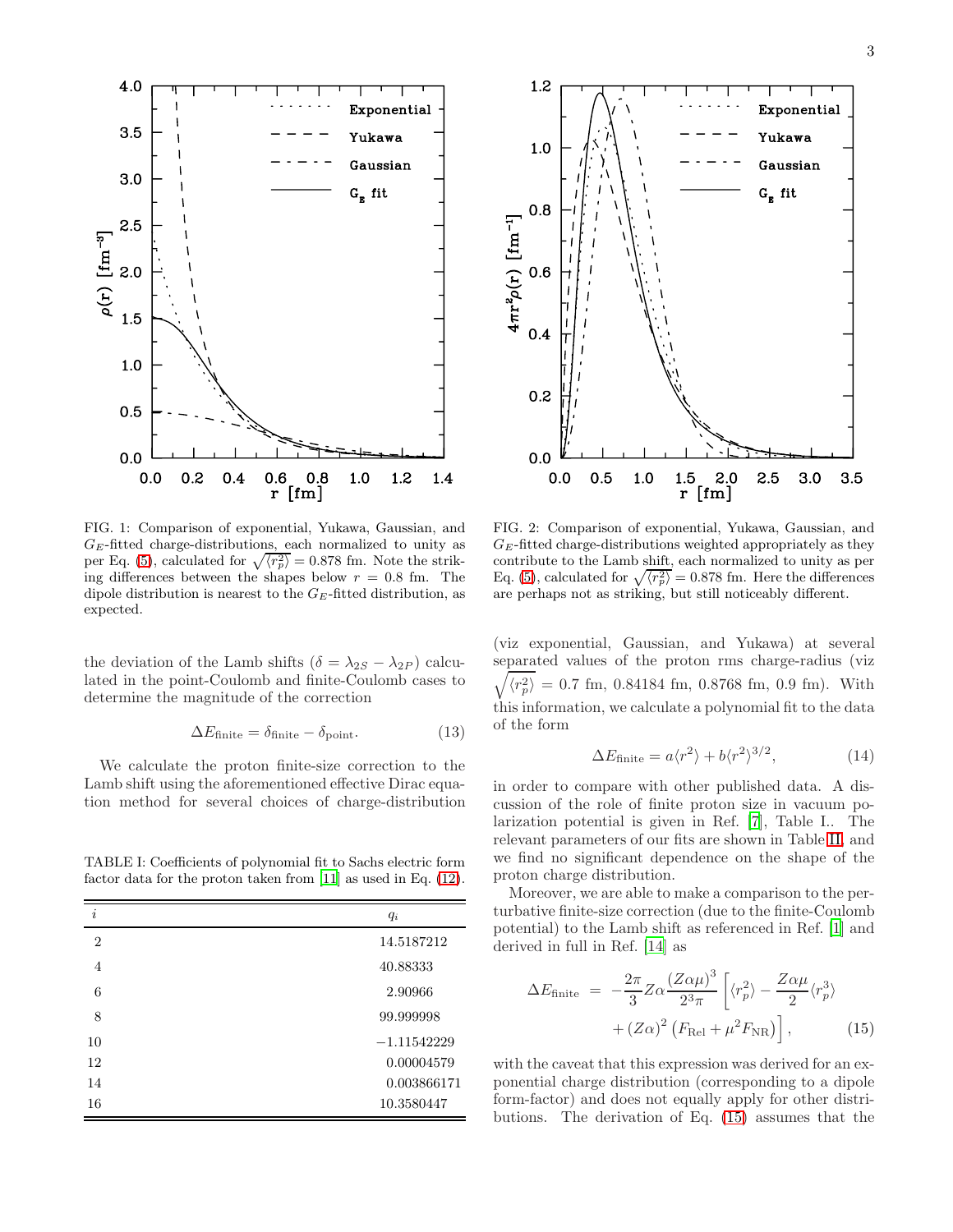Schrödinger wave-function is appropriate, in that the value at the origin

$$
|\phi_n(0)|^2 = \frac{(Z\alpha\mu)^3}{n^3\pi} \tag{16}
$$

appears, and as such this expression requires a relativistic correction  $F_{\text{Rel}}$ . Alternatively, by numerically calculating the converged Dirac wave-functions we require no such perturbative correction, and a comparison with that given in Eq. [\(15\)](#page-2-3) is consistent. We find agreement between our Dirac calculation with an exponential distribution and various evaluations of Eq. [\(15\)](#page-2-3) to within 0.05%, as detailed in Table [II.](#page-3-2)

As the fit to the experimental form factor data is performed at a single value of  $r_p$  we cannot determine a polynomial dependence on this quantity. We can however interpolate the shifts from our three models to compare at a single value of  $r_p$ . The result of such a comparison is that at  $r_p = 0.878$  fm, the contribution to the Lamb shift due to the finite size of the proton is given by

<span id="page-3-4"></span>
$$
\Delta E_{\text{finite}}^{\text{Exponential}}(0.878 \text{ fm}) = -3.9850 \text{ meV}, \quad (17)
$$

$$
\Delta E_{\text{finite}}^{\text{Yukawa}}(0.878 \text{ fm}) = -3.9830 \text{ meV}, \quad (18)
$$

$$
\Delta E_{\text{finite}}^{\text{Gaussian}}(0.878 \text{ fm}) = -3.9868 \text{ meV}, \quad (19)
$$

$$
\Delta E_{\text{finite}}^{G_E \text{ fitted}}(0.878 \text{ fm}) = -3.9799 \text{ meV}, \quad (20)
$$

in keeping with our conclusion that the form-factor shape is of negligible influence.

We note Ref. [\[12\]](#page-4-11) in which a choice of electric formfactor parameterization is compared to an idealized dipole form-factor

<span id="page-3-0"></span>
$$
G_D(Q^2) = \left(1 + Q^2/\Lambda^2\right)^{-2},\tag{21}
$$

and for which the ratio of the two tends to unity at low  $Q^2$ . The ratio remains close to unity up to approximately 1  $(GeV/c)^2$ , re-enforcing that a dipole is a suitable parameterization of the electric form-factor for the purposes of this analysis.

# IV. IMPLICATIONS FOR THE PROTON RADIUS

With the parameterizations of the finite-size contribution to the Lamb shift determined, it is possible to infer a proton rms charge radius  $\langle r_p^2 \rangle^{1/2}$  by re-analyzing the measured transition in muonic hydrogen of Ref. [\[1\]](#page-4-0). If we take all other contributions to the transition prima facie (we note that because of the unknown magnitude of off-shell corrections to the photon-nucleon vertex [\[15](#page-4-12)] such an analysis is physically inappropriate) we can solve the cubic equation

<span id="page-3-3"></span>
$$
L_{\text{measured}} = L_{\text{r-independent}} + a' \langle r^2 \rangle + b' \langle r^2 \rangle^{3/2}, \tag{22}
$$



<span id="page-3-1"></span>FIG. 3: Comparison of exponential, Yukawa, Gaussian,  $\sqrt{\langle r_p^2 \rangle} = 0.878$  fm. and  $G_E$ -fitted finite-size Coulomb potentials calculated for

(where we note that  $a'$  and  $b'$  may also account for finitesize effects in the  $2S$  hyperfine splitting [\[7](#page-4-5)], not included here, and thus  $a' = a, b' = b$  in which the measured transition energy is  $L_{\text{measured}} = 206.2949 \pm 0.0032 \text{ meV}$ ; the sum of theoretical radius-independent contributions to the transition are  $L_{\text{r}-\text{indep}} = 209.9779 \pm 0.0049 \,\text{meV}$  (including the full Lamb shift and corrections found in [\[1\]](#page-4-0));

<span id="page-3-2"></span>TABLE II: Coefficients of polynomial fits to the finite-size correction to the Lamb shift  $\Delta E_{\text{finite}}^{\text{Lamb}}$  (refer to Eq. [\(14\)](#page-2-4)) in muonic hydrogen for several choices of charge-distribution (calculated using the finite-Coulomb potential), and selected published values. All values in this table include a radiative correction of  $-0.0275 \langle r_p^2 \rangle$  as per Ref. [\[1\]](#page-4-0). We note that the finite-size effects of the vacuum polarization alter these values further, and a discussion of this matter can be found in Ref. [\[7](#page-4-5)].

| Name        | $\rho(r)$    | $a \in \langle r^2 \rangle$ | $b \propto \langle r^2 \rangle^{3/2}$ |
|-------------|--------------|-----------------------------|---------------------------------------|
| exponential | $Ae^{-Br}$   | $-5.2276$                   | 0.0351                                |
| Yukawa      | $Ae^{-Br}/r$ | $-5.2275$                   | 0.0378                                |
| Gaussian    | $Ae^{-Br^2}$ | $-5.2276$                   | 0.0323                                |
| Ref. [1]    |              | $-5.22495$                  | 0.0347                                |
| Ref. [3]    |              | $-5.22456$                  | 0.0346                                |
| Ref. [13]   |              | $-5.2249$                   | 0.0363                                |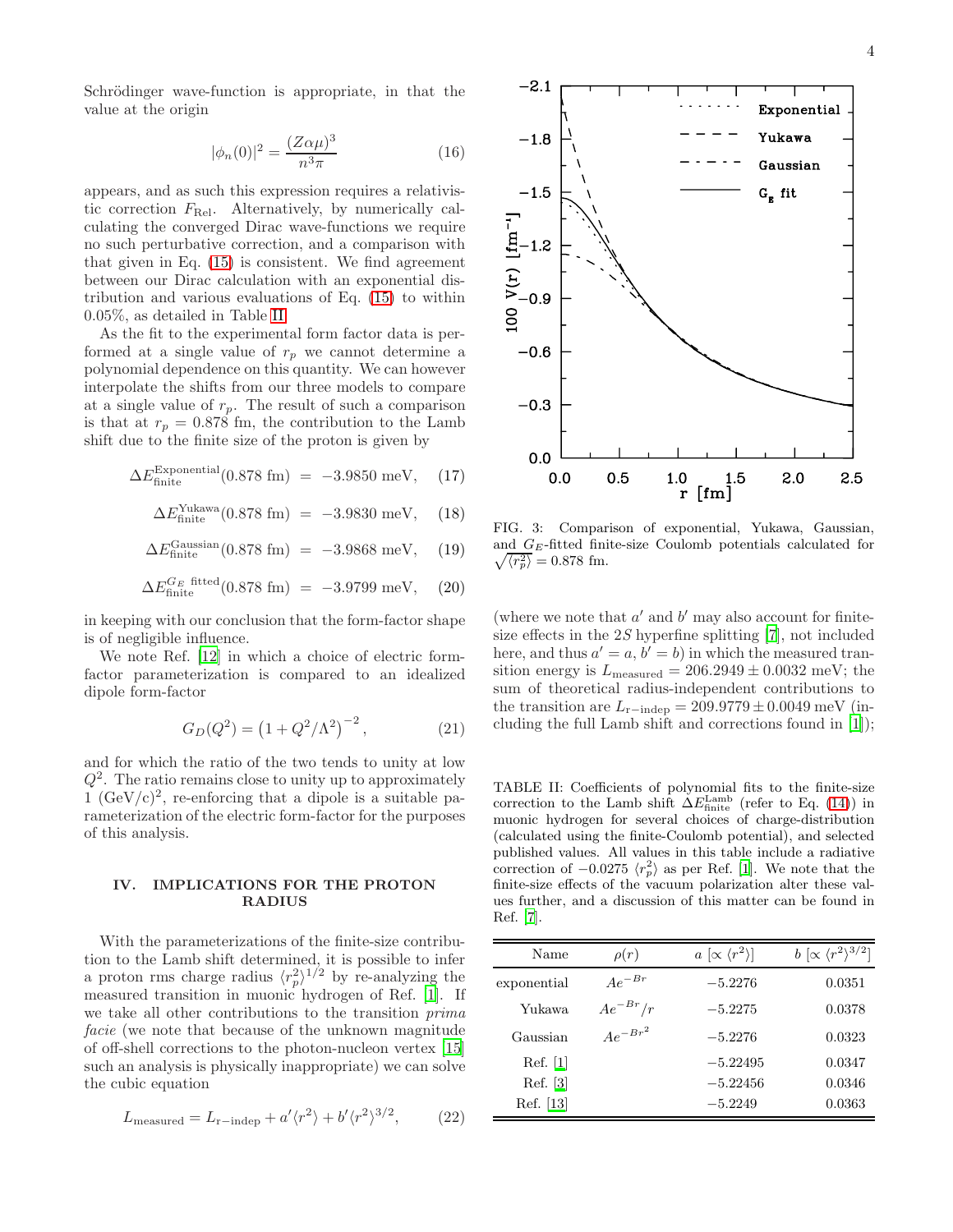<span id="page-4-14"></span>TABLE III: Proton rms charge-radius  $\sqrt{\langle r_p^2 \rangle}$  calculated using various charge-distributions. In these calculations, the remaining analysis of Ref. [\[1\]](#page-4-0) is taken prima facie, including the radiative (and other) corrections to the finite-size effect. The errors in the radii calculated here are dominated by the experimental error in  $L_{\text{measured}}$ . Also shown are the values obtained in Ref. [\[1](#page-4-0)] and the previously accepted 2006 CODATA value [\[2\]](#page-4-1).

| Name                                                                   | $\rho(r)$                                  | $\langle r_n^2 \rangle$ [fm]                                           |
|------------------------------------------------------------------------|--------------------------------------------|------------------------------------------------------------------------|
| exponential<br>Yukawa<br>Gaussian<br>Ref. [1]<br>CODATA <sup>[2]</sup> | $Ae^{-Br}$<br>$Ae^{-Br}/r$<br>$Ae^{-Br^2}$ | 0.84174(67)<br>0.84194(67)<br>0.84155(67)<br>0.84184(67)<br>0.8768(69) |

and the remaining coefficients are taken from Table [II.](#page-3-2) Of the three solutions to Eq. [\(22\)](#page-3-3), only one is physically meaningful. The physically meaningful value of the proton rms charge-radius calculated for each of the choices of charge-distribution are given in Table [III](#page-4-14) and compared in Fig. [4.](#page-5-0)

We do not calculate a prediction for the proton rms charge radius based on the  $G_E$  fitted charge distribution as the above analysis requires knowledge of the polynomial dependence on this quantity, which is absent from this aspect of our investigation. Nonetheless, the similarity between predictions of the finite-size effect at  $r_p = 0.878$  fm as given in Eqs. [\(17–20\)](#page-3-4) suggest that no significant changes would be found.

#### V. CONCLUSIONS

The dependence of the proton rms charge-radius extracted from an analysis of the measured transition in muonic hydrogen on the choice of proton charge-distribution (and thus form-factor) investigated here is shown to be of negligible importance, despite

the wide range of higher-order moments (given that  $\langle r^4 \rangle = 5 \langle r^2 \rangle^2 / 2$  for exponential;  $5 \langle r^2 \rangle^2 / 3$  for Gaussian; and  $10\langle r^2\rangle^2/3$  for Yukawa charge-distributions) and investigation of a realistic charge-distribution based on experimental data (of the electric Sachs form factor).

The analysis of Ref. [\[1\]](#page-4-0) suggests a discrepancy with the 2006 CODATA rms charge-radius of 3.99%. Using the charge-distributions detailed herein, we have calculated a discrepancy with the 2006 CODATA value of 4.02% for Gaussian; 4.00% for exponential; and 3.98% for Yukawa charge-distributions, indicating no significant variation based on this choice alone.

For the purposes of comparison, it is unclear via the references of Ref. [\[1](#page-4-0)] which charge-distribution has been used to obtain the value found there. We do conclude however that no choice of charge-distribution is likely to alter the prediction for the proton rms charge-radius in a statistically significant manner, given the wide range of shapes investigated here, and the here confirmed insensitivity of the muonic hydrogen Lamb shift to the shape of the proton charge distribution.

Turning our attention to the recent estimates of Ref. [\[6](#page-4-4)] in which the charge-distribution (via the form-factor) dependence of the results of Ref. [\[1](#page-4-0)] are challenged—we propose that the results found herein quantify this dependence sufficiently and rule out the shape of the proton form-factor as a source of the proton radius discrepancy.

## Acknowledgments

This research was supported in part by the United States Department of Energy (under which Jefferson Science Associates, LLC, operates Jefferson Lab) via contract DE-AC05-06OR23177 (JDC, in part); grant FG02-97ER41014 (GAM); and grant DE-FG02- 04ER41318 (JR), and by the Australian Research Council, FL0992247, and the University of Adelaide (JDC, AWT). GAM and JR gratefully acknowledge the support and hospitality of the University of Adelaide while the project was undertaken.

- <span id="page-4-0"></span>[1] R. Pohl, A. Antognini, F. Nez, F. D. Amaro, F. Biraben, et al., Nature (and Supplementary Material) 466, 213 (2010).
- <span id="page-4-1"></span>[2] P. J. Mohr, B. N. Taylor, and D. B. Newell, Rev. Mod. Phys. 80, 633 (2008), 0801.0028.
- <span id="page-4-2"></span>[3] E. Borie, Phys. Rev. A 71, 032508 (2005), physics/0410051.
- [4] A. Martynenko, Phys.Atom.Nucl. 71, 125 (2008), hepph/0610226.
- <span id="page-4-3"></span>[5] A. Martynenko, Phys.Rev. A71, 022506 (2005), hepph/0409107.
- <span id="page-4-4"></span>[6] A. De Rujula, Phys. Lett. B697, 26 (2011), 1010.3421.
- <span id="page-4-5"></span>[7] J. D. Carroll, A. W. Thomas, J. Rafelski, and G. A. Miller, Phys. Rev. A84 (2011), 1104.2971.
- <span id="page-4-7"></span>[8] U. D. Jentschura, Eur. Phys. J. D61, 7 (2011), 1012.4029.
- <span id="page-4-8"></span>[9] M. Bawin and S. A. Coon, Nucl. Phys. A689, 475 (2001), nucl-th/0101005.
- <span id="page-4-9"></span>[10] W. A. Barker and F. N. Glover, Phys. Rev. 99, 317 (1955).
- <span id="page-4-6"></span>[11] S. Venkat, J. Arrington, G. A. Miller, and X. Zhan, Phys. Rev. C83, 015203 (2011), 1010.3629.
- <span id="page-4-11"></span>[12] J. J. Kelly, Phys. Rev. **C70**, 068202 (2004).
- <span id="page-4-13"></span>[13] K. Pachucki, Phys. Rev. **A60**, 3593 (1999).
- <span id="page-4-10"></span>[14] J. L. Friar, Ann. Phys. **122**, 151 (1979).
- <span id="page-4-12"></span>[15] G. A. Miller, A. W. Thomas, J. D. Carroll, and J. Rafelski, Phys. Rev. A (2011), 1101.4073.